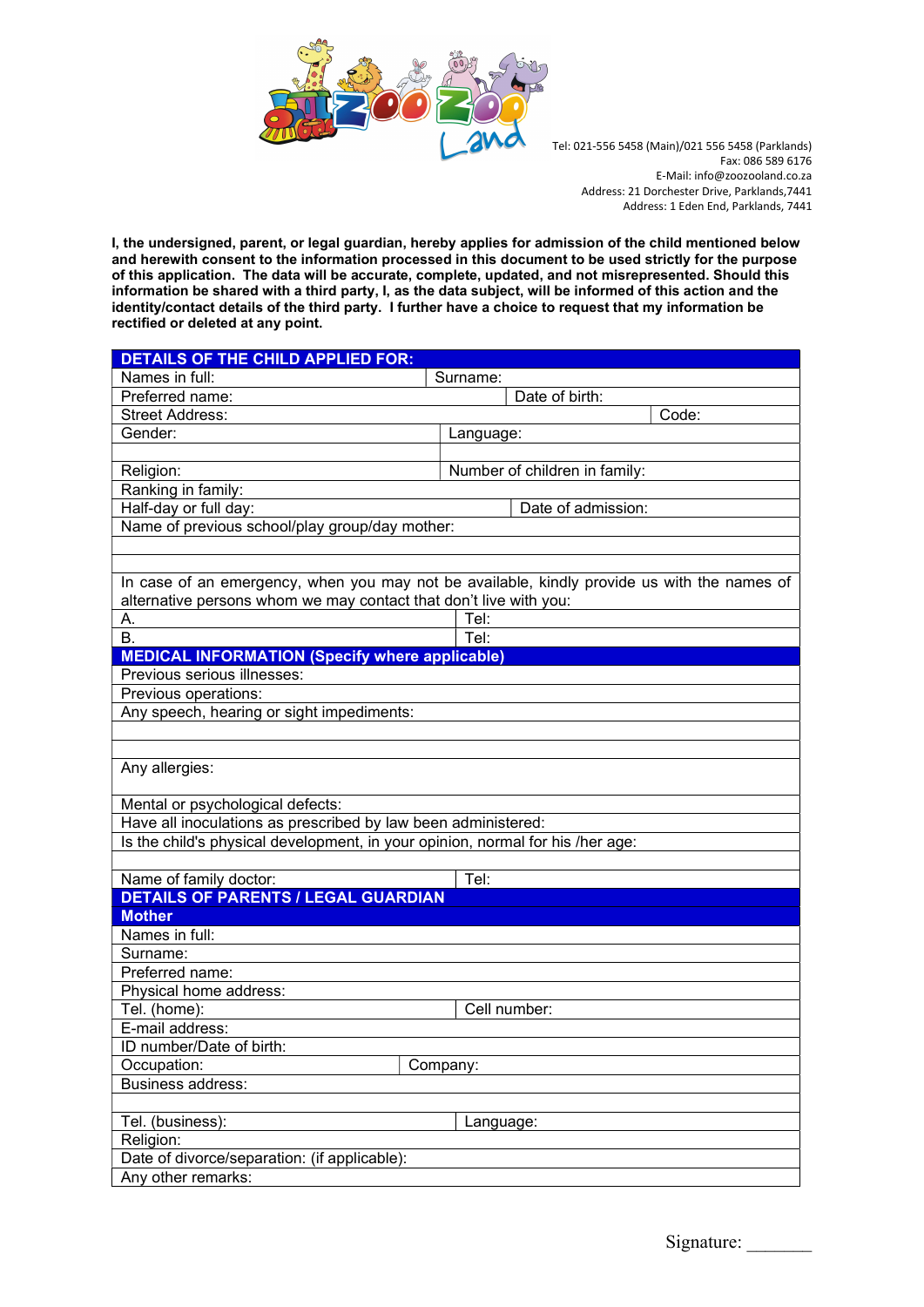

| <b>Father</b>                                                                                   |                                                                                              |  |
|-------------------------------------------------------------------------------------------------|----------------------------------------------------------------------------------------------|--|
| Names in full:                                                                                  |                                                                                              |  |
| Surname:                                                                                        |                                                                                              |  |
| Preferred name:                                                                                 |                                                                                              |  |
| Physical home address:                                                                          |                                                                                              |  |
| Tel. (home):                                                                                    | Cell number:                                                                                 |  |
| E-mail address:                                                                                 |                                                                                              |  |
| ID number/Date of birth:                                                                        |                                                                                              |  |
| Occupation:                                                                                     | Company:                                                                                     |  |
| Business address:                                                                               |                                                                                              |  |
|                                                                                                 |                                                                                              |  |
| Tel. (business):                                                                                | Language:                                                                                    |  |
| Religion:                                                                                       |                                                                                              |  |
| Date of divorce/separation: (if applicable):                                                    |                                                                                              |  |
| Any other remarks:                                                                              |                                                                                              |  |
|                                                                                                 |                                                                                              |  |
|                                                                                                 |                                                                                              |  |
|                                                                                                 |                                                                                              |  |
|                                                                                                 |                                                                                              |  |
| <b>PAYMENT OF FEES:</b>                                                                         |                                                                                              |  |
| The person responsible for the payment of the fees:                                             |                                                                                              |  |
|                                                                                                 | Postal or street address where all correspondence, documents and/or notices relating to this |  |
| document may be forwarded to, by post, or delivered.                                            |                                                                                              |  |
|                                                                                                 |                                                                                              |  |
|                                                                                                 |                                                                                              |  |
|                                                                                                 |                                                                                              |  |
| I do hereby undertake to abide by the rules and regulations and endorse the School's principles |                                                                                              |  |
| and objectives fully.                                                                           |                                                                                              |  |
|                                                                                                 |                                                                                              |  |
|                                                                                                 |                                                                                              |  |
|                                                                                                 |                                                                                              |  |
|                                                                                                 |                                                                                              |  |
|                                                                                                 |                                                                                              |  |
|                                                                                                 |                                                                                              |  |
|                                                                                                 |                                                                                              |  |
|                                                                                                 |                                                                                              |  |
|                                                                                                 |                                                                                              |  |
|                                                                                                 |                                                                                              |  |

The original completed application must be presented to the principal with all relevant in order to secure your place in the School.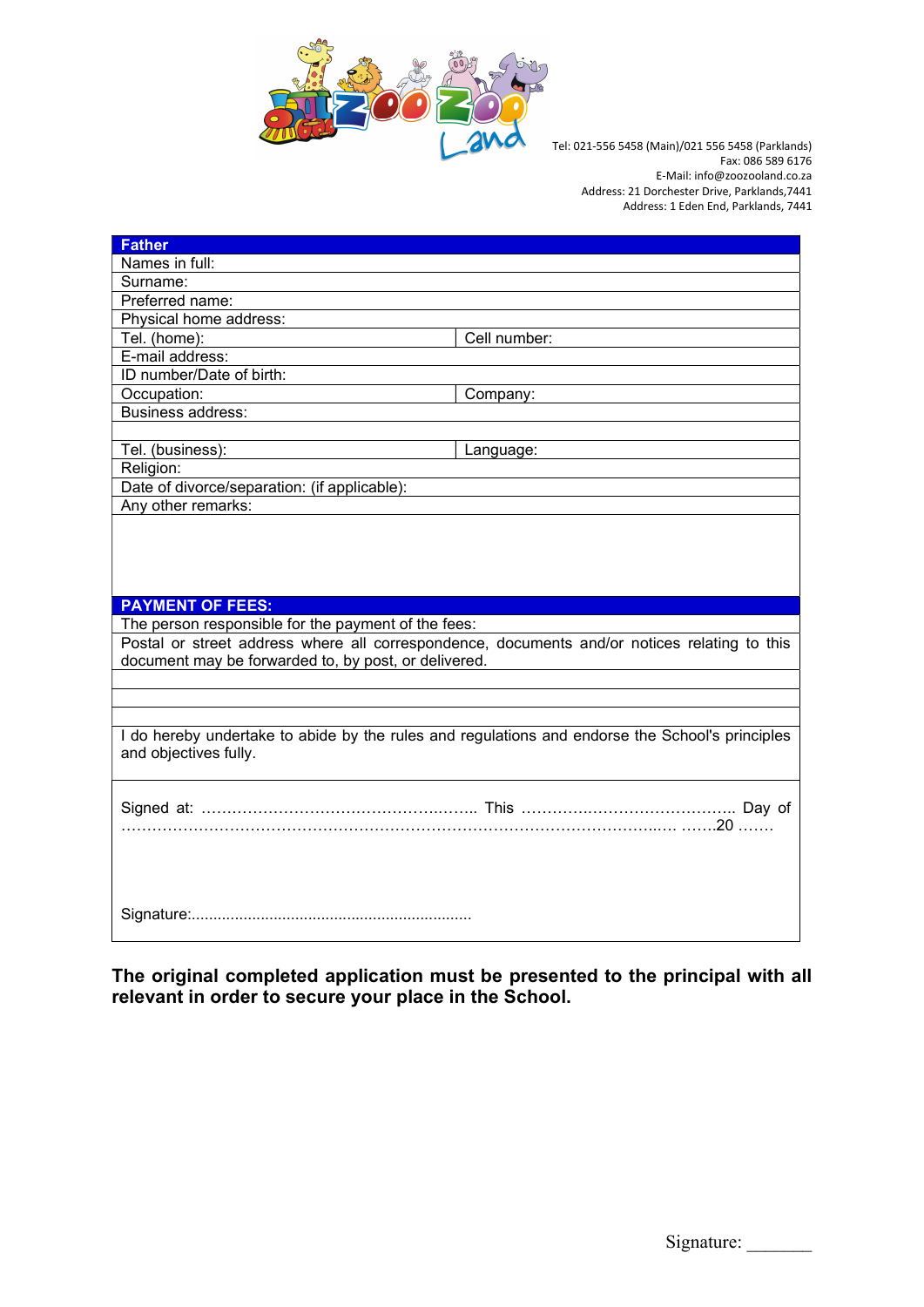

### 1. INTERPRETATION AND PRELIMINARY

The headings of the clauses in this Contract are for the purpose of convenience and reference only and shall not be used in the interpretation of nor modify nor amplify the terms of this Contract nor any clause hereof. Unless a contrary intention clearly appears –

- 1.1 words importing –
- 1.1.1 any one gender include the other two genders;
- 1.1.2 the singular includes the plural and vice versa; and
- 1.1.3 natural persons include created entities (corporate or unincorporated) and the state and vice versa;
- 1.2 the following terms shall have the meanings assigned to them hereunder and cognate expressions shall have corresponding meanings, namely –
- 1.2.1 "Data Subject" means the person to whom the personal information relates;
- 1.2.2 "Effective Date" means the date of the last signature of this Contract;
- 1.2.3 "Parties" shall mean both the School and the Consumer;
- 1.2.4 "Premises" means any of the premises specified by the Consumer from time to time;
- 1.2.5 "Personal Information" means information relating to an identifiable, living, natural person, and where it is applicable, an identifiable, existing juristic person, including, but not limited to –
	- a) information relating to the race, gender, sex, pregnancy, marital status, national, ethnic or social origin, colour, sexual orientation, age, physical or mental health, well-being, disability, religion, conscience, belief, culture, language, and birth of the person;
	- b) information relating to the education or the medical, financial, criminal or employment history of the person;
	- c) identifying number, symbol, e-mail address, physical address, telephone number or another particular assignment to the person;
	- d) the blood type or any other biometric information of the person;
	- e) the personal opinions, views or preferences of the person;
	- f) correspondence sent by the person that is implicitly or explicitly of a private or confidential nature or further correspondence that would reveal the contents of the original correspondence;
	- g) the views or opinions of another individual about the person; and
	- h) the name of the person if it appears with other personal information relating to the person or if the disclosure of the name itself would reveal information about the person.
- 1.2.6 "Processing" means any operation or activity or any set of operations, whether or not by automatic means, concerning personal information, including – The collection, receipt, recording, organisation, collation, storage, updating or modification, retrieval, alteration, consultation, or use; Dissemination by means of transmission, distribution or making available in any other form; or Merging, linking, as well as restriction, degradation, erasure, or destruction of information;
- 1.2.7 "Responsible Party" means a public or private body or any other person which, alone or in conjunction with others, determines the purpose of and means of personal processing information, the agent/agency;

### 2. ZOOZOO LAND TERMS AND CONDITIONS:

### IMPORTANT NOTICE:

By signing or initialing, or otherwise entering into this Contract, you agree to the terms and conditions contained in this document and any terms and conditions that form part of this Contract, including the fact that your personal information provided in this document may be used exclusively to enforce this Contract. If there is any provision in this Contract that you do not fully understand, please ask for an explanation before signing.

2.1 Administration & Fees: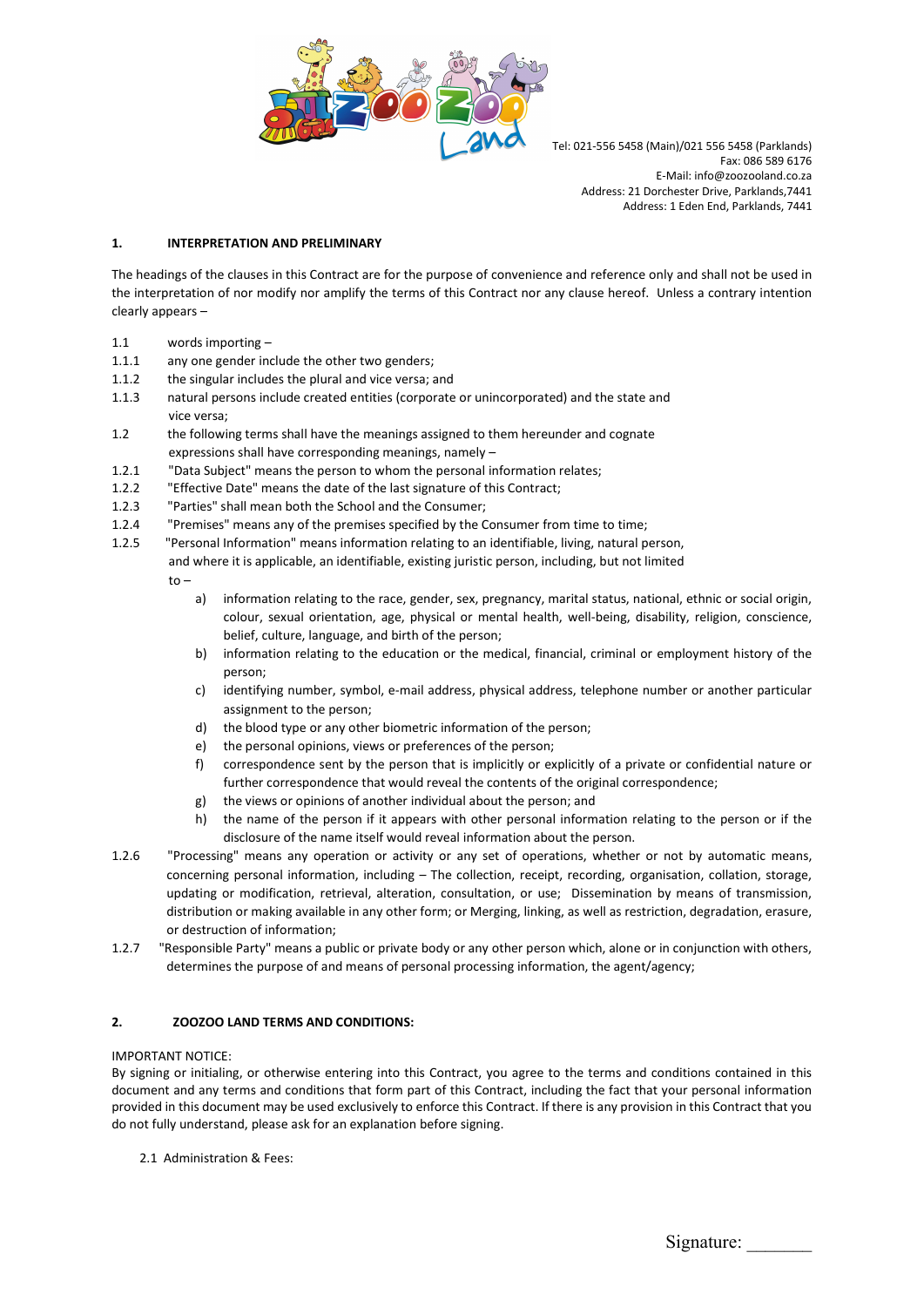

- 2.1.1 You have absolute responsibility for the payment of any fees applicable to your child attending the School. You also acknowledge that school fees are payable 1 (ONE) month in advance. If you are unclear about any of your financial obligations, the School will provide a written explanation on request.
- 2.1.2 Fees as per Tariff Structure and a copy of our Tariff Structure is available on the website or on request.
- 2.1.3 Fees are payable in advance before or on the first school day of each month.
- 2.1.4 Fees for December and January are full payments.
- 2.1.5 If fees are not paid by the 3<sup>rd</sup> of the month, your child will unfortunately not be able to attend School. Take note that you are still liable for that month's fee. As mentioned in clause 2.1.10 we require a month termination notice.
- 2.1.6 A full months' fees are payable even if your child leaves during the course of the month.
- 2.1.7 A fee of R50 p ¼ hour (or part of it) will be charged for the late collection of children.
- 2.1.8 Special activities and outings will not be compulsory but will be over and above the normal rate.

\_\_\_\_\_\_\_\_\_\_\_\_\_\_\_\_\_\_\_\_\_\_

- 2.1.9 Parents are liable for fees whether or not their child has attended the full month's quota of days. Unfortunately, there will be no rebate for missed days.
- 2.1.10 If you wish to terminate your Contract or withdraw your child from ZooZoo Land Daycare, we require one calendar month's written notice. This calendar month's written notice will only apply from January to the first day of October. If you wish to terminate the Contract or withdraw your child from ZooZoo Land Daycare after 01 October you will be liable for the school fees of November and December.

## SIGNATURE EXPERIMENT AND RESIDENCE IN A SERVICE SERVICE OF STRUCK AND RESIDENCE IN A SERVICE OF STRUCK AND RESIDENCE

- 2.1.11 The fees will be reviewed from time to time and may be increased by an amount which the School considers reasonable. We will endeavour to give you at least two calendar months' notice of any increase in the fees due for a particular term.
- 2.1.12 You have a right to cancel this Contract without penalty should the school fees increase to an amount which you no longer wish to pay, provided that you give the School written notice of that intention within 7 (seven) days of the School's notification of an increase, failing which you will be required to provide a full month's notice or pay a month's fees in lieu of notice.

## 3. Breach

If either party commits a breach of any provision or term of this agreement and –

- 3.1 The breach is incapable of being remedied by the payment of compensation or otherwise, the defaulting party fails to cause such state of affairs to cease to exist; or
- 3.2 If it is capable of being remedied by the payment of compensation or otherwise, the defaulting party fails to remedy any such breach within 7 (seven) days of the receipt of a written notice calling upon it to do so, then the other party ("the Aggrieved Party") shall be entitled, in addition to any other remedy available to it at law or terms of this agreement, to cancel this agreement or to claim specific performance, in either event without prejudice to the Aggrieved Party's rights to claim damages.

### 4. Admission and enrollment

- 4.1 The admission and enrolment of all children to the School are at the discretion of the Head who may refuse a child's admission to the School without giving reasons therefore and may grant temporary or provisional enrolment to the School subject to such further terms and conditions which the Head may impose.
- 4.2 For the sake of clarity, this agreement regulates the enrolment and admission of your child to the School and also regulates the relationship between the School, your child, yourself and/or a third party once your child is

Signature: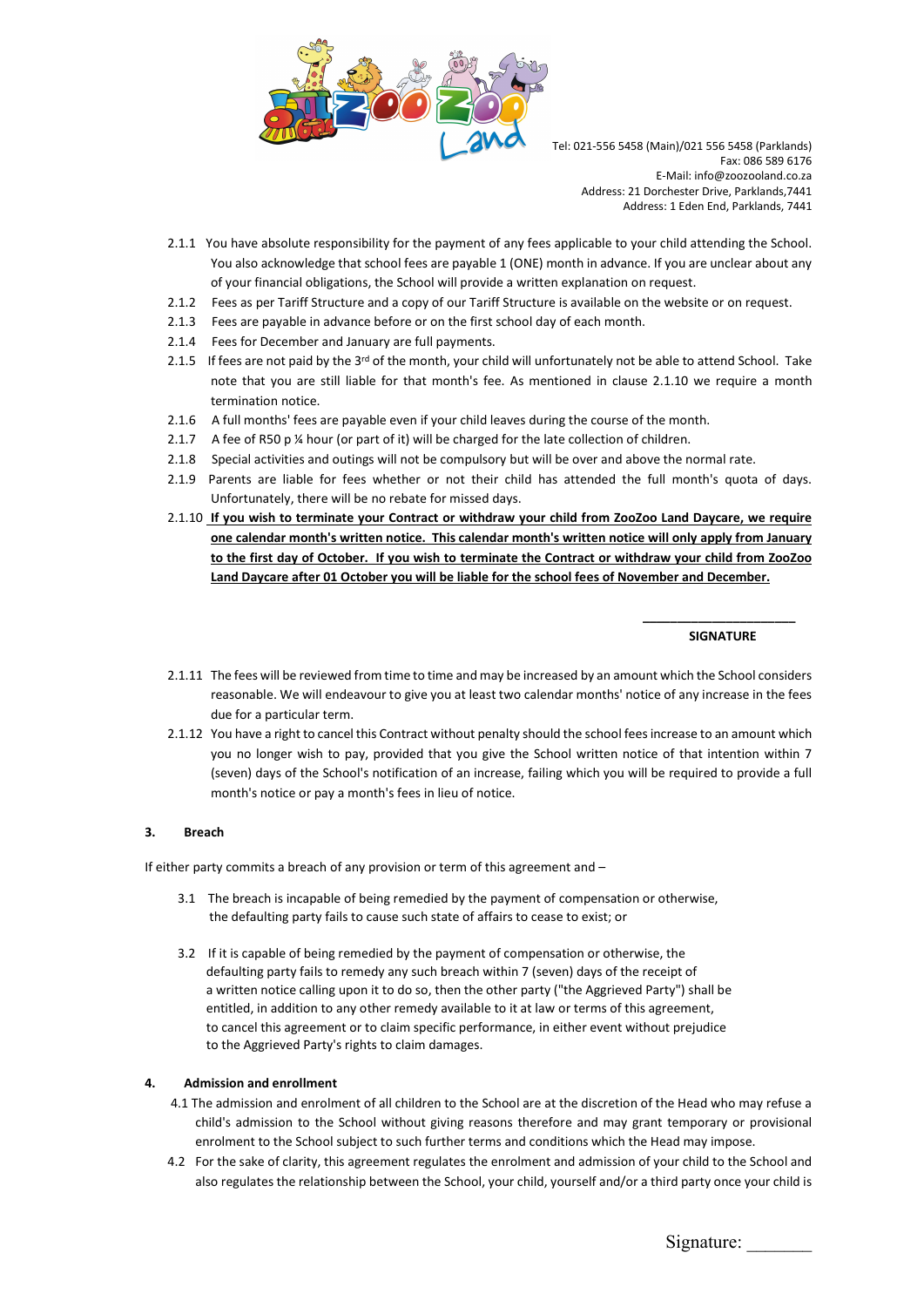

admitted and enrolled with the School. Nothing in this agreement should be interpreted as a representation or warranty made by the School that your child will be admitted to and enrolled with the School.

4.3 The School reserves its right to terminate the enrolment contract at any time, for any reason, provided that a full month's notice is given in writing of this decision.

### 5. School Times & Holidays:

Full day: 6:00 – 18:00

Half day: 6:00 – 12:30

We are closed public Holidays and from +/- the 15<sup>th</sup> of December till +/- the 10<sup>th</sup> of January each year. Parklands campus opens at 6:30

#### 6. Illnesses & Injuries:

- 6.1 Please attempt to make alternate arrangements for children with a bad cough, sore throat, vomiting, loose stomach, high temperature, fever, chickenpox, measles, mumps, diarrhea, jaundice, etc. This is for your own child's well-being as well as for the others. Please notify us when your child is sick and will not attend School.
- 6.2 When we notice a child becoming ill, we observe and take temperature readings. After an hour, we phone the parent for permission to treat and to advise on whether the child should be taken to the doctor.
- 6.3 Minor injuries, such as small wounds, are cleaned, bandaged, and recorded in the child's message book for parent's information.
- 6.4 In the unlikely event of a serious injury, it is treated, and parents are informed immediately. (For extreme emergencies, the paramedics/ambulance are called and parents notified straight after)

### 7. Collection of child:

We will NOT allow your child to leave our School if you have not given us written permission and details of the substitute authorised to collect your child.

#### 8. Personal Items:

Please mark all clothing, bedding, and bags clearly with your child's name. We do not take any responsibility for any theft or loss of damage or destruction to any property of whatever nature. We do not accept any liability for lost or stolen personal items. To avoid any possible fighting, we request that no toys be brought to School.

#### 9. Food:

We provide one meal per day, and our meals are nutritional and healthy. We like to try different foods. The menu is displayed at the entrance and if your child has any allergies to any food type, please send a meal of your choice to School on that particular day.

#### 10. Discipline:

Should there be disagreements, we try to diffuse the situation and encourage the children to apologise to each other. We do not use physical discipline. We use the time out/naughty corner method of discipline.

### 11. Media and Technology:

Communication App: This is the primary communication that we use at the School and will be compulsory for all parents of enrolled students, the cost of which is included in the fees tariff and will be payable as an annual fee. We upload newsletters, send information or reminders via the broadcast messaging function and use the direct chat function to communicate directly with a parent. Information is retained on the system for a period of time.

#### 12. Social Media and your child:

We update our social media regularly and add new fun and amusing photos of the children during their activities. By entering into this Contract, and unless you at any time instruct the School expressly and in writing to the contrary, your consent is given for the School to include photographs of your child in all forms of media, printed, digital, or otherwise.

 $\overline{\phantom{a}}$  , and the contract of the contract of the contract of the contract of the contract of the contract of the contract of the contract of the contract of the contract of the contract of the contract of the contrac

**SIGNATURE SIGNATURE** 

13. Shuttle Service:

Signature: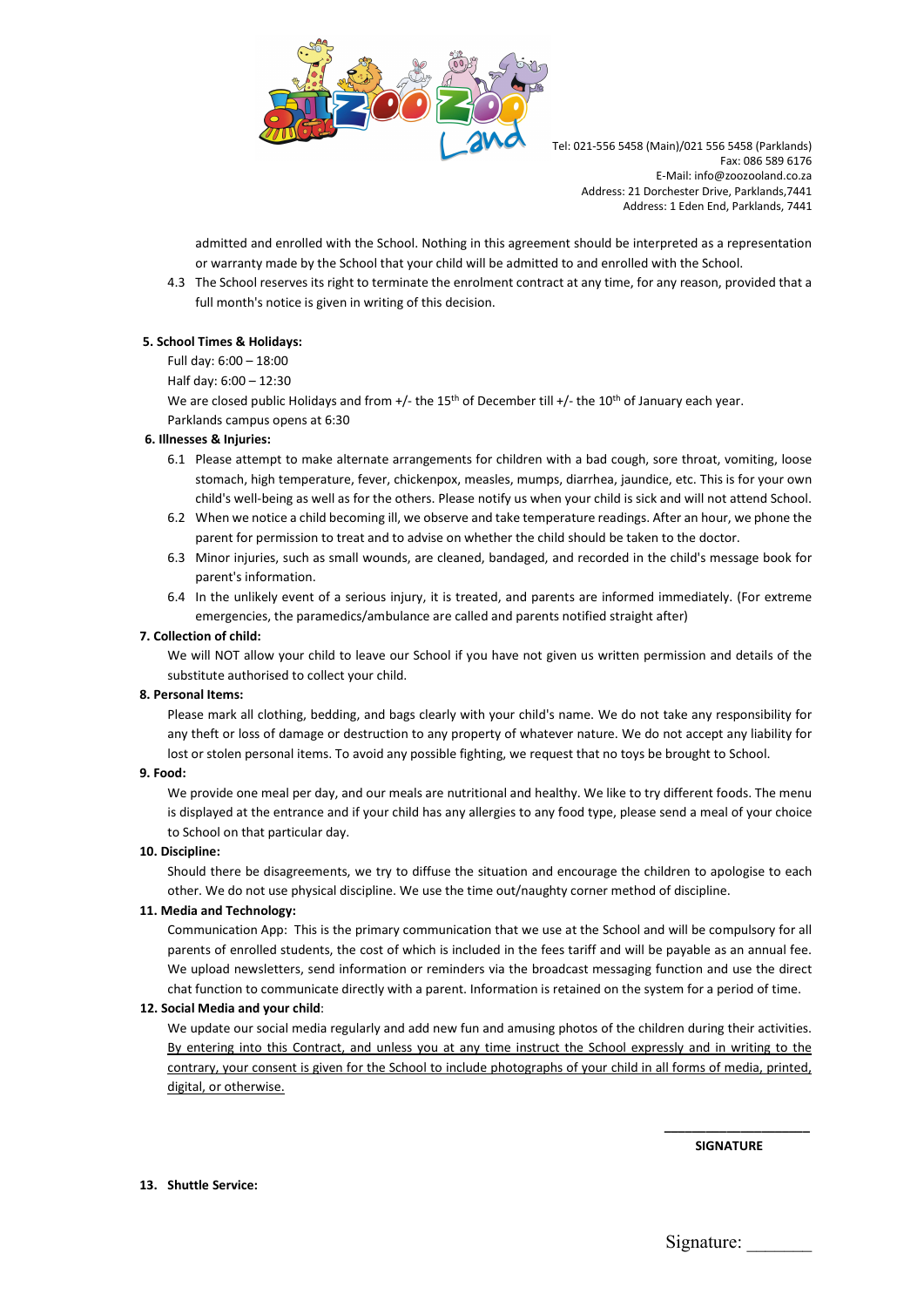

There is a shuttle service available to collect and drop your child off in the morning and evenings at an additional cost.

## 14. Copies that needs to be provided:

It is the parent's duty to notify the School in writing should their contact details change. Copy of child/children's birth certificate/ID document Immunization card/Clinic card Copy of both parents/guardian's ID document

### 15. Disclaimers

- 15.1 You acknowledge that the School does not take any responsibility for any theft or loss of, or damage or destruction to any property of whatever nature brought onto the school premises by your child, unless the School or its staff are in physical possession of that property and damage occurs to that property either because
	- a) the School or its staff treated the property as their own; or
	- b) the School or its staff did not exercise the degree of care, diligence, and skill that can reasonably be expected of a person responsible for managing property belonging to another person when handling, safeguarding or using the property.
- 15.2 You acknowledge that whilst it is recognised that the School will take every precaution to ensure the safety of your child, you hereby indemnify and hold blameless the owners, manageress, the staff, and other agents against all claims which may arise in consequence of the death of, or any injury sustained to your child during the course of such daily activities of the School, use of the shuttle service, games, educational outings and trips from whatsoever cause arising, including any fault of whatsoever nature attributable to the School, it's owners, the manageress, its staff and other agents, save that liability shall not be excluded under this indemnity for loss occasioned by a deliberate act of wilful, misconduct attributable to the owners, the manageress, its staff and other agents.

## Acknowledgement

I am the legal parent/guardian of the child/children that I am enrolling into ZooZoo Land daycare. I have read and understand the policies and procedures of the School and agree to abide by them as amended form time to time by the School. I shall advise the School in writing of any changes to my personal details. All information given is true and correct and done to the best of my ability. The Contract between me/us and the School is governed by South African law. I/we agree that the School, at its option but without being so obliged, will be entitled to institute any legal proceedings for the recovery of any monies owing by me/us as a liquidated debt or debts to the School in any magistrate's court having jurisdiction. I/We agree to be liable for all legal fees on an attorney and client scale. I/We agree and confirm that my consent given herein, shall be deemed to be irrevocable unless and until withdrawn by me/us in writing, and delivery by hand to the owner of the School personally, and signed for. Furthermore, the terms contained in the whole of this document shall not be capable of being amended or cancelled by mutual consent unless reduced to writing and signed by myself/ourselves and the owner of the School.